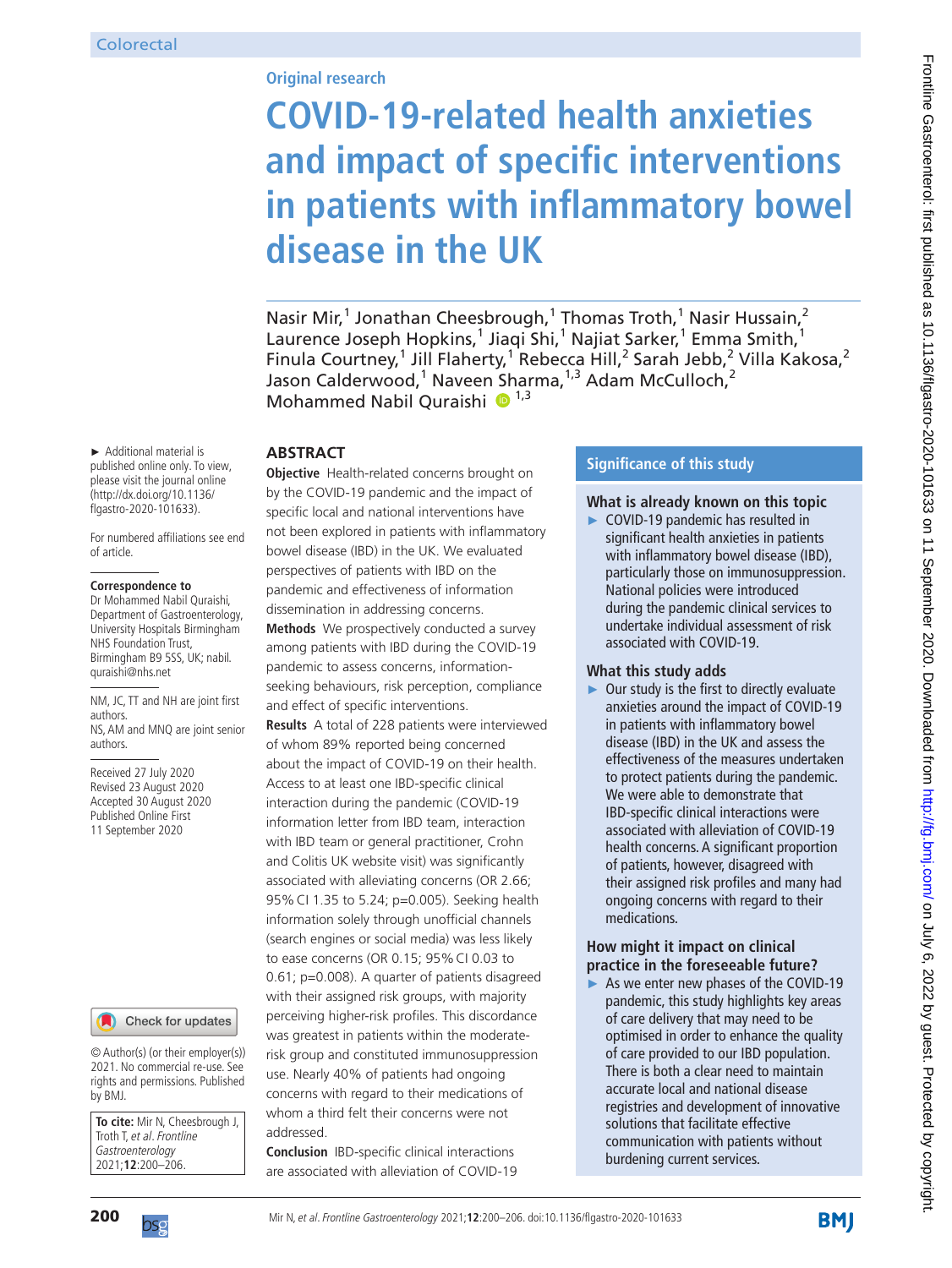health concerns. These findings have wider implications and emphasise importance of innovative solutions that facilitate effective communication with patients without overburdening current services.

#### **INTRODUCTION**

COVID-19 is an infectious disease that was first described in December 2019 and rapidly emerged as a global public health crisis.<sup>[1](#page-6-0)</sup> Sweeping changes to elective and emergency hospital services were rapidly enforced resulting in patients facing unprecedented changes to their care. $2<sup>3</sup>$  Inflammatory bowel disease (IBD) affects over 600 000 people in the  $UK<sup>4</sup>$ . With many patients with IBD requiring immunosuppressive therapies, it is likely that the COVID-19 pandemic resulted in significant anxieties. Following national guidance, the British Society of Gastroenterology COVID-19 IBD Working Group devised a risk grid categorising patients into high, moderate or low-risk groups (as shown in [online supplemental document](https://dx.doi.org/10.1136/flgastro-2020-101633)  [1](https://dx.doi.org/10.1136/flgastro-2020-101633)). $56$  Similar to most IBD centres in the UK, our service sent COVID-19 information letters with specific advice relating to IBD and immunosuppressive therapies to patients on our immunosuppression database prior to the pandemic declaration. This was followed by a letter detailing their assigned level of risk and relevant guidance on their respective degree of isolation. These letters also signposted patients to relevant government websites and the Crohn's disease.

We aimed to evaluate perspectives of patients with IBD on the pandemic and the effectiveness of the rapidly instituted protective measures described above. To achieve this, we conducted a telephone survey of our cohort of patients with IBD assessing their concerns and attitudes to the risk assessment process during the COVID-19 pandemic so far.

#### **METHODS**

#### **Study characteristics**

A 10-point survey was conducted among patients registered with our IBD service at Heartlands and Good Hope Hospital serving approximately 2500 patients with IBD. Surveys were performed prospectively by specialist nurses or gastroenterologists (consultants and registrars) either over the telephone or face to face during planned and unplanned clinical contact between May and June 2020. The survey assessed onset of health anxieties, primary source of health information during COVID-19 pandemic, impact of specific local and national health interventions, source of COVID-19 risk assessments, perceived risk and concerns around IBD medication use. Baseline data were collected for patient demographics including age, sex, ethnicity, comorbidities, assigned risk groups and medications at the point when risk assessment was conducted. The survey was registered locally as a

clinical audit. A transcript of the survey is provided as [online supplemental document 2](https://dx.doi.org/10.1136/flgastro-2020-101633).

### **Statistical analysis**

Data were analysed using Microsoft Excel 2019 (Microsoft, Redmond, Washington, USA) and Stata V.16. Continuous data were analysed using a Mann-Whitney U test and categorical data using a  $c\chi^2$  tests. The  $\chi^2$  test was used to identify information variables significantly associated with alleviation of COVID-19 concerns and OR was calculated to quantify the corresponding risk. Significant variables, identified by univariate analysis, were used to build a multivariate model to assess the effect of each potential confounding factor and to determine independent and significant factors. All tests were two tailed, a  $p \leq 0.05$  was considered statistically significant.

## **RESULTS**

## **Characteristics of IBD population surveyed**

A total of 228 patients were interviewed as part of this survey of which 154 (68%) had Crohn's disease and 32% had UC. Seventy-seven (34%) were assigned as being in the high-risk group, 128 (56%) in moderate risk and 23 (10%) were low risk. There were no significant differences in ethnicity, age, gender or IBD phenotype between risk groups. Detailed demographics are shown in [table](#page-2-0) 1. With regard to IBD medication use, 53 (23%) patients were on oral mesalazine, 94 (41%) on thiopurines, 152 (67%) on biological therapy and 5 (2%) on other forms of immunosuppression. No patients were enrolled in clinical trials. Although there were no significant differences in individual medications between moderate and high risk groups, overall immunosuppression use was significantly greater in the moderate risk group ( $p$ <0.001). A greater proportion of patients in the high-risk group had significant comorbidities that met the criteria for high risk stratification. Of the patients surveyed, 20 (9%) believed they had symptoms suggestive of COVID-19 and self-isolated as per guidelines. Only two patients were tested, both were negative.

#### **Temporal onset of health concerns related to COVID-19**

Of the patients surveyed, 89% reported being concerned about the impact of COVID-19 on their health in relation to IBD. The onset of anxieties was linked to specific key events in the UK to mitigate against recall bias as shown in [figure](#page-2-1) 1. We found that 27% of patients first became concerned either before or following the announcement of the first case of COVID-19 in the UK (28 February 2020). This followed an increasing temporal trend with 52% of respondents recalling onset of anxieties around 1–2 weeks before or following the announcement of the UK lockdown (23 March 2020). No significant differences in the onset of COVID-19-related health concerns were seen between risk groups or among different ethnic groups.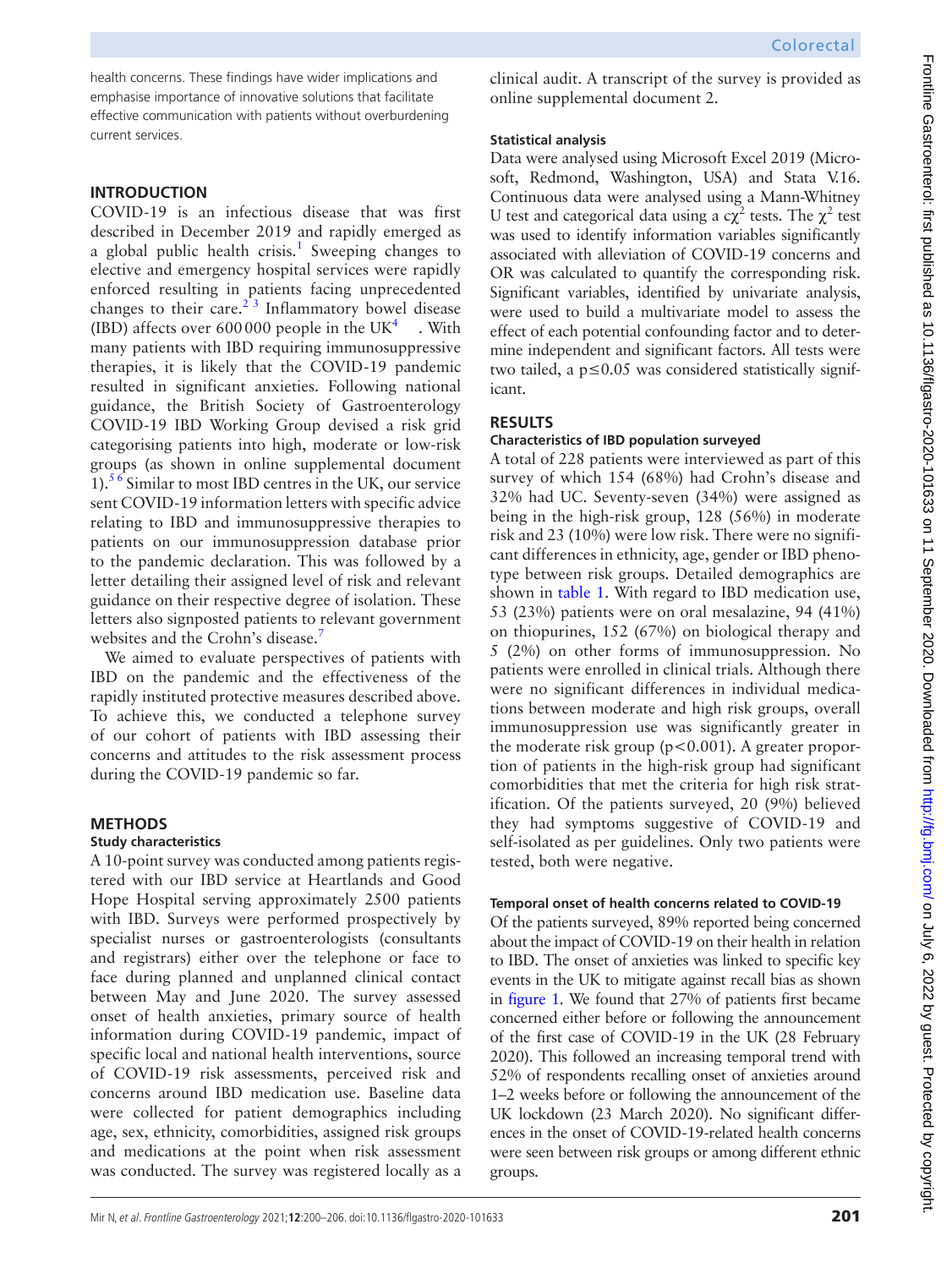<span id="page-2-0"></span>**Table 1** Characteristics of IBD population surveyed in relation to risk groups as per British Society of Gastroenterology COVID-19 IBD guidelines

|                                                      | <b>Risk groups</b> |                 |           |              |
|------------------------------------------------------|--------------------|-----------------|-----------|--------------|
|                                                      | <b>High</b>        | <b>Moderate</b> | Low       | <b>Total</b> |
| Age (years) median<br>(IQR)                          | 41 (28)            | 34.5 (17.3)     | 32(23)    |              |
| Gender                                               |                    |                 |           |              |
| Female                                               | 28 (26%)           | 67 (62%)        | 13 (12%)  | 108 (47.3%)  |
| Male                                                 | 49 (41%)           | 61 (51%)        | $10(8\%)$ | 120 (52.6%)  |
| Ethnicity                                            |                    |                 |           |              |
| Caucasian                                            | 48 (33%)           | 84 (58%)        | 12 (8%)   | 144 (63.2%)  |
| South Asian                                          | 26 (38%)           | 34 (50%)        | $8(12\%)$ | 68 (29.8%)   |
| Black                                                | 3(19%)             | 10 (63%)        | 3(19%)    | 16(7%)       |
| IBD phenotype                                        |                    |                 |           |              |
| CD                                                   | 52 (34%)           | 88 (57%)        | 14 (9%)   | 154 (67.5%)  |
| <b>UC</b>                                            | 25 (34%)           | 40 (54%)        | $9(12\%)$ | 74 (32.5%)   |
| Current medical therapy                              |                    |                 |           |              |
| Mesalazine                                           | 15 (28%)           | 17 (32%)        | 21 (40%)  | 53 (23.2%)   |
| Thiopurine                                           | 31 (33%)           | 63 (67%)        | $0(0\%)$  | 94 (41.2%)   |
| Methotrexate                                         | $2(100\%)$         | $0(0\%)$        | $0(0\%)$  | $2(0.9\%)$   |
| Tofacitinib                                          | 1(33%)             | 2(67%)          | $0(0\%)$  | $3(1.3\%)$   |
| Infliximab                                           | 26 (37%)           | 45 (63%)        | $0(0\%)$  | 71 (31.1%)   |
| Adalimumab                                           | 12 (31%)           | 27 (69%)        | $0(0\%)$  | 39 (17.1%)   |
| Vedolizumab                                          | 4(27%)             | 11 (73%)        | $0(0\%)$  | 15 (6.6%)    |
| Ustekinumab                                          | 13 (48%)           | 14 (52%)        | $0(0\%)$  | 27 (11.8%)   |
| Combination<br>therapy(biologic<br>+immunomodulator) | 18 (35%)           | 34 (65%)        | $0(0\%)$  | 52 (22.8%)   |

There were no significant differences in ethnicity, age, gender or IBD phenotype between risk groups. Overall immunosuppression use was significantly greater in the moderate-risk group  $(p<0.001)$  compared with the high-risk group

CD, Crohn's disease; IBD, inflammatory bowel disease; UC, ulcerative colitis.

# **Primary sources of COVID-19-related health information**

There were primarily nine sources through which patients sought COVID-19-related health information as shown in [figure](#page-3-0) 2. National Health Service (NHS) or Department of Health websites were accessed by

53% of patients for COVID-19-related health information. In contrast, only 26% of patients visited COVID-19 information pages on Crohn and Colitis UK website, while 24% of patients contacted the IBD Helpline for advice. Only 15% of patients recall receiving COVID-19 information letter from the hospital with 12% contacting their general practitioner (GP) for advice and 7% discussing COVID-19 during a follow-up clinic appointment. Thirty per cent of patients, however, resorted to seeking information via search engines with 12% acquiring information through unofficial websites and 15% via social media. No significant differences were seen based on information seeking behaviour between ethnic groups.

Of the patients with concerns regarding the impact of COVID-19 on their health, 22% in high-risk, 26% in moderate-risk and 48% in low-risk groups found that the information they sought or received did not help address their concerns. Patients in the low-risk group were significantly less likely to have received any IBD specific support  $(p=0.03)$  or have their concerns alleviated (OR 0.30; 95%CI 0.11 to 0.89; p=0.02) compared with the other groups. Multivariate analysis revealed that receiving a COVID-19 information letter from the hospital (OR 6.99; 95%CI 1.82 to 26.81;  $p=0.005$ ), contacting the IBD helpline (OR 3.86; 95%CI 1.54 to 9.65; p=0.004) and using NHS websites (OR 2.91; 95%CI 1.32 to 6.40; p=0.008) was significantly associated with alleviating patient concerns. Furthermore, access to at least one IBD-specific clinical interaction during the COVID-19 pandemic in the form of a COVID-19 information letter from the hospital, interaction with the IBD team (helpline or clinics), GP or access to Crohn and Colitis UK was significantly associated with addressing COVID-19-related patient concerns (OR 2.66; 95%CI 1.35 to



Onset of concerns of impact of COVID-19 on health

<span id="page-2-1"></span>Figure 1 Bar plots demonstrating onset of concerns of impact of COVID-19 on health in relation to public health events between different risk groups. A temporal increase was seen in patient anxieties before the onset of the first COVID-19 case in the UK and peaked around the period of UK lockdown. This trend was similar across all the three risk groups.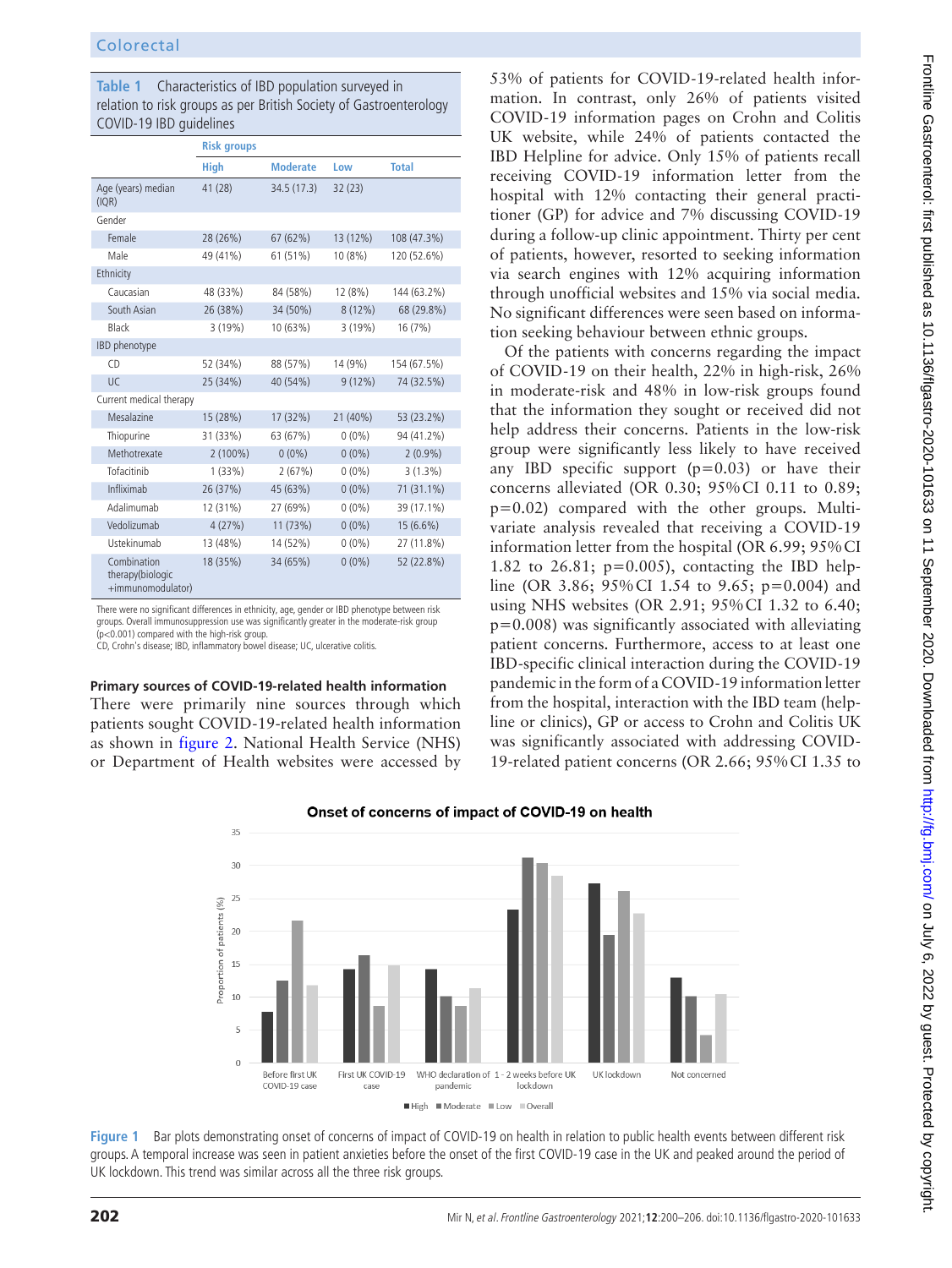## Colorectal



<span id="page-3-0"></span>Figure 2 Bar plots showing primary sources of COVID-19-related health information accessed by patients with IBD during the pandemic. Most patients accessed information online via NHS websites and through search engines. IBD-specific information via the Crohn's and Colitis UK website, IBD helpline, COVID-19 information letter from the hospital IBD service were accessed by relatively fewer patients. IBD, inflammatory bowel disease; GP, general practitioner; NHS, National Health Service.

5.24; p=0.005). Patients who sought health information solely through unofficial channels including those via search engines and social media were more likely to remain concerned about the impact of COVID-19 on their health (OR 0.15; 95%CI 0.03 to 0.61; p=0.008). Alleviation of concerns was not significantly different between disease groups.

#### **Risk assessments**

Of the patients surveyed, 197 (86%) had a risk assessment completed with 77 (39%) patients having received this from more than one source [\(figure](#page-3-1) 3). Of these, 79% had received a letter from the IBD service, 23% received a letter or a text message from the Department of Health, 16% of patients via GP, 13% directly during a consultation with the IBD team and only 8% via the IBD UK tool.

#### **Concordance of patient perception of risk with national guidance**

Assessing concordance with BSG risk group stratification revealed that 92% of patients within the highrisk group agreed with their risk assessment, with 6% perceiving their risk as being moderate [\(figure](#page-4-0) 4).



<span id="page-3-1"></span>**Figure 3** Breakdown of source of risk assessments. Of the patients surveyed, 197 (86%) had a risk assessment completed with 77 (39%) patients having received this from more than one source. IBD, inflammatory bowel disease; GP, general practitioner.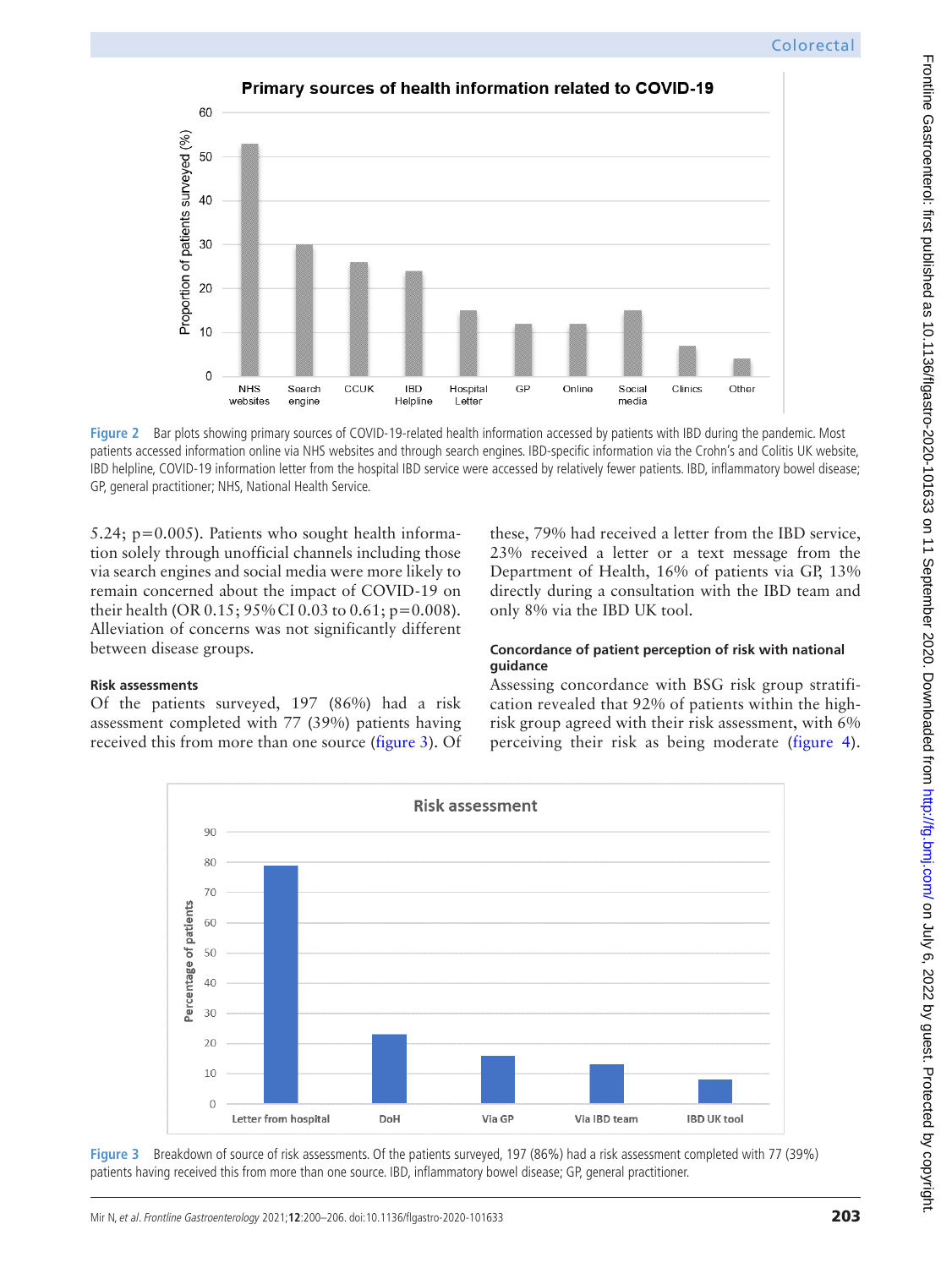

Patient perceived risk in relation to assigned risk group

<span id="page-4-0"></span>**Figure 4** Comparative histograms demonstrating perception of risk in patients assigned different risk groups based on the British Society of Gastroenterology COVID-19 IBD guidelines. The greatest concordance in risk perception was seen within high-risk group. Thirty per cent of patients in the moderate-risk group perceived their risk as being high and 44% of patients within the low-risk group did not agree with their assigned risk profile. IBD, inflammatory bowel disease.

Only 68% of those in the moderate-risk group agreed with their risk group assignment with 30% perceiving their risk as being classed within the high-risk group requiring shielding. These discrepancies between risk assignments and patient perceptions were significantly different between the risk groups  $(p=0.001)$ . There was no significant association between an elevated perception of risk and the use of mesalazine, immunosuppression or combination immunosuppression in this risk group. Within the assigned low-risk group, 57% of patients agreed with their risk stratification with 35% of patients perceiving their risk as moderate and 9% as high. Consistent with the guidance, the lower-risk group were not on any immunosuppressive therapies. However, we did not find a significant association between a perception of a higher risk and mesalazine use in this risk group. A breakdown of risk assessment is shown in [online](https://dx.doi.org/10.1136/flgastro-2020-101633)  [supplemental table 1](https://dx.doi.org/10.1136/flgastro-2020-101633).

## **Concerns around IBD medications**

Of the patients surveyed, 200 (88%) were on medications with 42% (83/200) concerned about the impact of IBD medications on the risk of acquiring SARS-CoV2 and eventual outcomes associated with COVID-19. Of these, 67% felt their concerns were satisfactorily addressed. These measures were not significantly different between ethnic groups. Multivariate analysis revealed that patients on biologics were significantly more likely to have their concerns addressed than those on immunomodulators or mesalazine (OR 4.2; 95%CI 1.12 to 15.83; p=0.03). Eight patients had stopped medications without medical advice with four subsequently developing a flare of their IBD.

# **DISCUSSION**

This survey of 228 adult patients with IBD is the first to evaluate anxieties of patients around the impact of COVID-19 in the UK and effectiveness of the measures undertaken to protect patients in the early stages of the pandemic. Nine of 10 patients with IBD were anxious about the impact of COVID-19 on their health with over a quarter being concerned before our first COVID-19 information letters were sent out to patients. Most patients in the high and moderaterisk groups found that the information they sought or received addressed their concerns. The main sources of information were NHS and Department of Health websites, search engines, the Crohn's and Colitis UK website and the IBD helpline. Many patients were left frustrated by conflicting risk profile assessments from different sources and a significant proportion of patients in the moderate and low-risk groups felt that their assessment underestimated their risk.

We recently demonstrated a correlation between online search trend activity for immunosuppressive drugs and IBD search terms during the COVID-19 pandemic with key public health events and diseasespecific interventions in the UK as a surrogate for population/patient-level anxiety.[8](#page-6-5) The present study demonstrates a similar temporal association between patient anxieties and the evolution of the pandemic. Like most other NHS trusts, COVID-19 advice letters were sent to patients on our immunosuppression database. Consequently, patients in the high and moderaterisk groups felt their concerns were more adequately addressed compared with the low-risk group who had little contact with clinical services. We were able to demonstrate that a single clinical intervention, either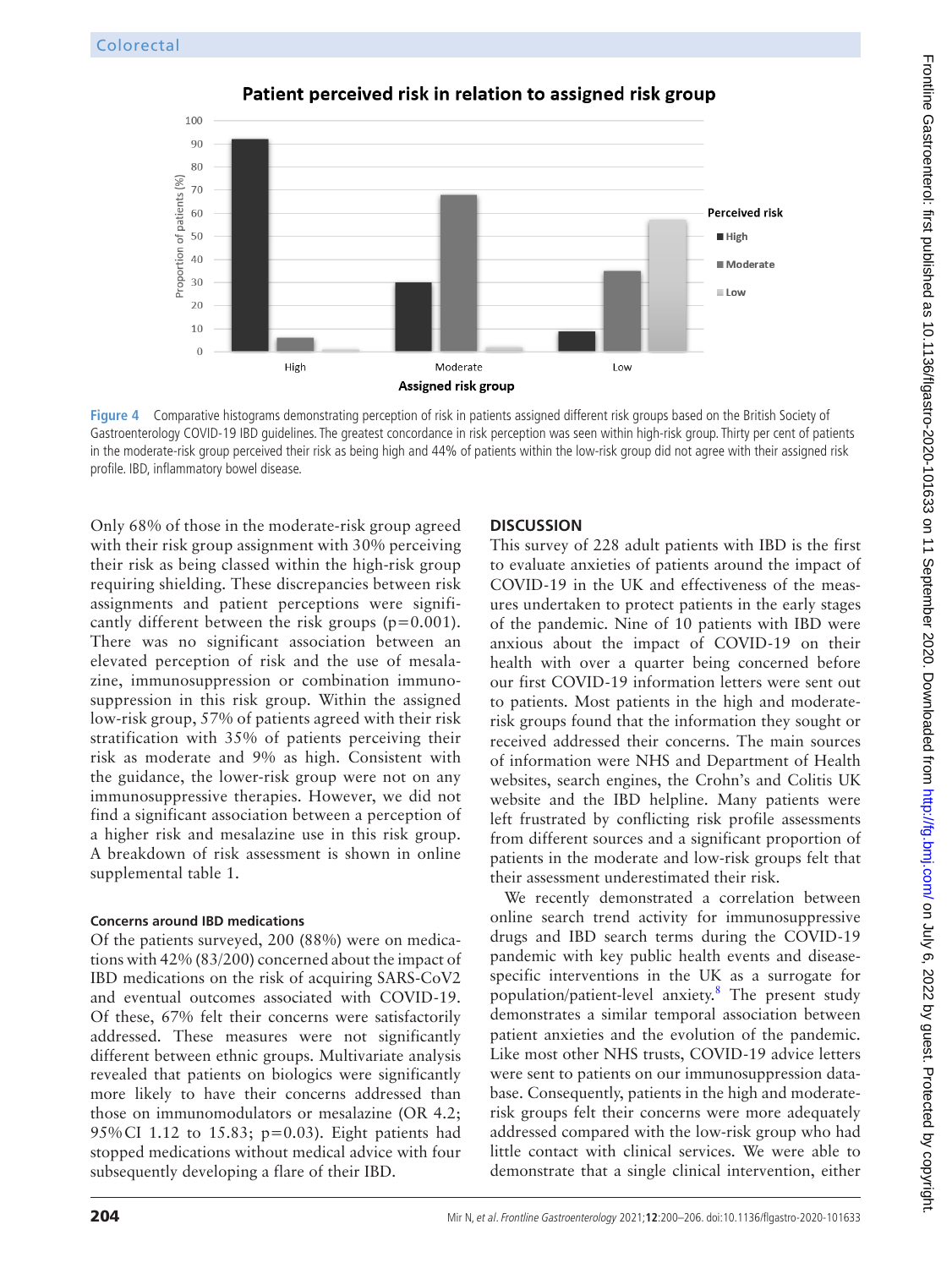through an advice letter from the hospital or contact by the IBD team, significantly reduced anxiety compared with being left unsupported. Despite reassuring reports of outcomes in patients with IBD contracting COVID- $19<sub>19</sub><sup>9 10</sup>$  it is clear that the pandemic has had an immense psychological impact and this has been demonstrated through similar surveys.[11–14](#page-6-7)

The UK government introduced the shielding policy for those 'extremely clinically vulnerable' to COVID-19.<sup>15</sup> Patient populations identified through NHS digital coding was far from comprehensive. Consequently working groups developed guides often with conflicting advice between different professional societies. $5\frac{16}{16}$  The advice and practical recommendations from the BSG have been commendable particularly given the paucity of clinical data. The identification of patients for risk assessment has been challenging as most services were not equipped with a disease registry. Furthermore, the process of assessments was chaotic, impromptu, poorly understood and often done by multiple sources resulting in conflicting risk assessments.[17](#page-6-9) A quarter of the patients surveyed disagreed with their assigned risk groups, a majority of whom perceived themselves to be associated with a higher risk profile. This lack of concordance was greatest in moderate risk group and constituted those on immunosuppressive therapies.

Results of this survey emphasise the need to improve IBD service-patient communication. We found those on biologics were significantly more likely to have their anxieties addressed than those on other medications, possibly due to a greater degree of contact with their IBD teams (via helplines or infusion units). Consistent with the online global survey through  $EFCCA<sup>12</sup>$  and the survey from  $Germany$ ,<sup>[14](#page-6-11)</sup> 4% of patients on medications stopped their immunosuppression with some consequently suffering disease flares. Ensuring there is a channel for prompt communication with our patients is crucial especially at a time when evidence around outcomes with regards to IBD and specific therapies are rapidly evolving. $10$ 

Over one-third of patients included in our study are from Black, Asian and minority ethnic (BAME) backgrounds. It is widely recognised that patients with COVID-19 from BAME backgrounds have worse clinical outcomes and this is likely reflective of existing health and socioeconomic disparities.<sup>[18–20](#page-6-13)</sup> Moreover, young people from BAME backgrounds have had greater increases in depression, anxiety and self-harm during the COVID-19 pandemic.<sup>[21](#page-6-14)</sup> Interestingly, our survey did not find any differences in anxiety levels or information seeking behaviour along ethnic lines.

This survey has highlighted several areas to enhance quality of care afforded to our patients with IBD as we enter new phases of the pandemic. The difficulties experienced by our centre and many others in patient identification highlights the urgent need to maintain accurate disease registries.<sup>22</sup> Second,

in the face of an ever-evolving situation, there is a need to develop real-time means of communication with our patients regardless of their risk status. In Wuhan, China, a popular social media app has allowed instructional alerts to be disseminated to all patients with IBD.<sup>[9](#page-6-6)</sup> Third, there is a need to facilitate patient access to IBD-related information from credible sources, particularly since the internet can amplify misinformation.<sup>[9](#page-6-6)</sup> With resources such as the IBD helpline stretched to the maximum, there is a need to develop innovative solutions using artificial intelligence through collaboration with digital tech-nology partners.<sup>[23](#page-6-16)</sup>

Our survey has a few limitations. It is based at a single centre and results may not be fully generalisable to other regions in the UK. However, the study benefits from a varied patient population from a wide range of socioeconomic and ethnic backgrounds. Due to survey methodology, we are not able to calculate a response rate but estimate that less than 10% of patients declined to participate. We did not include a control group of either healthy volunteers or non-IBD high-risk patients. Comparing patients in high, moderate and low-risk IBD groups was able to provide a more meaningful evaluation of the IBD risk stratification process and the information dissemination measures that were instituted.

This survey has emphasised the benefits of IBDspecific clinical interactions in alleviating COVID-19 health concerns as compared with information from untrusted sources. Processes for information distribution should not ignore low-risk patients with IBD as it would seem that they are at least as anxious as those at high risk. Moreover, anxiety levels were heightened in patients with IBD who received differing risk assessments from multiple sources and it is clear that central/ locoregional processes for information dissemination should be better aligned going forward.

#### **Author affiliations**

<sup>1</sup>Department of Gastroenterology, Birmingham Heartlands Hospital, University Hospitals Birmingham NHS Foundation Trust, Birmingham, UK <sup>2</sup> Department of Gastroenterology, Good Hope Hospital, University Hospitals Birmingham NHS Foundation Trust, Birmingham, UK <sup>3</sup> Centre for Liver and Gastroenterology Research, University of Birmingham, Birmingham, UK

**Contributors** MNQ, NSa and AM conceived the study. All authors (NM, JC, TT, NH, LJH, JS, NSa, EM, FC, JF, RH, SJ, VK, JC, NSh, AM and MNQ) conducted the survey and collated the data. MNQ conducted the analysis. MNQ, AM and NSa interpreted the data. MNQ, AM, NM, JC, TT and NH wrotethe first draft of the manuscript. All authors authors (NM, JC, TT, NH, LJH, JS, NSa, EM, FC, JF, RH, SJ, VK, JC, NSh, AM and MNQ) contributed to interpretation of data and critically reviewing the manuscript. MNQ, AM and NSh finalised the submission.

**Funding** The authors have not declared a specific grant for this research from any funding agency in the public, commercial or not-for-profit sectors.

**Competing interests** None declared.

**Patient consent for publication** Not required.